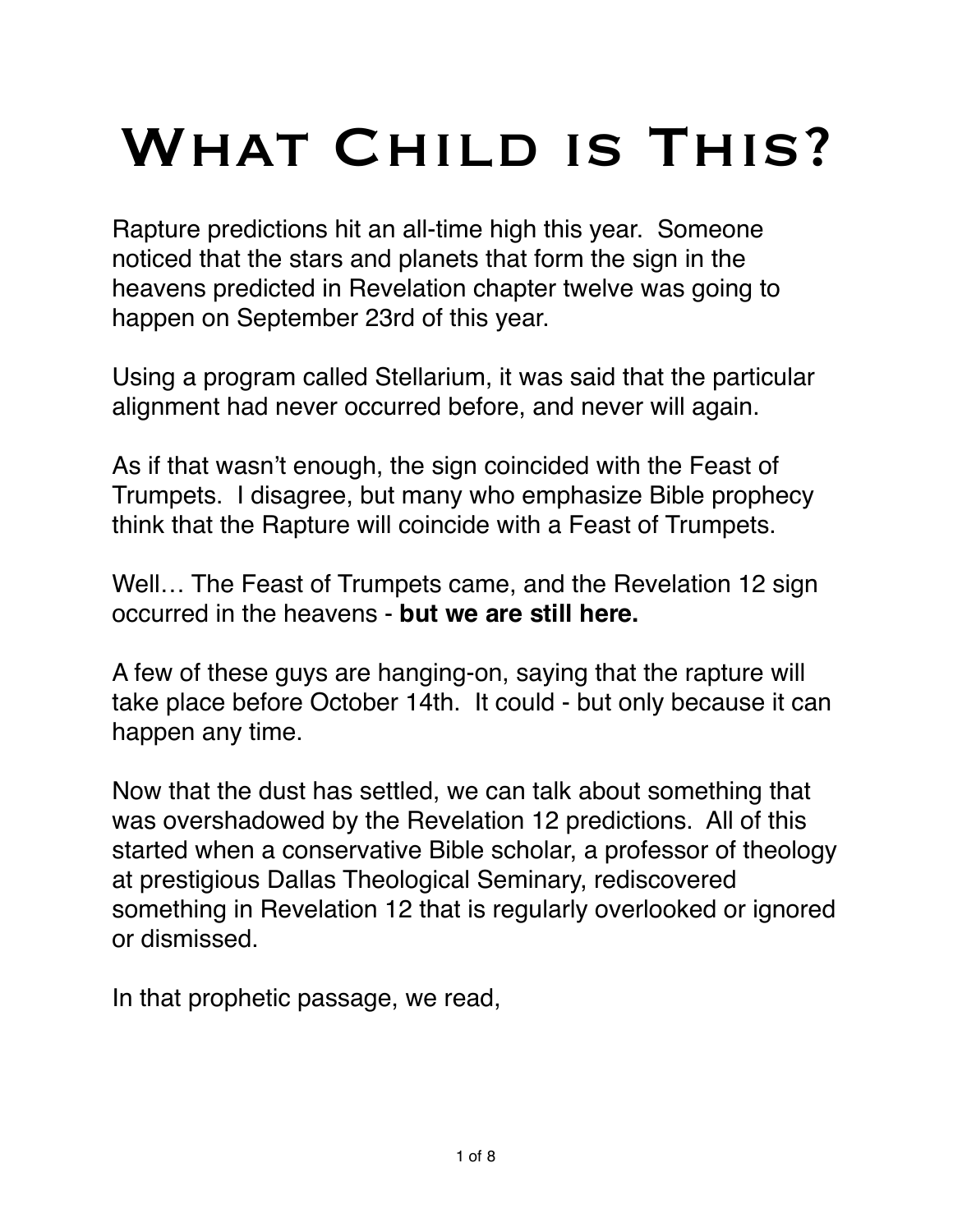[Rev 12:1](verseid:66.12.1) Now a great sign appeared in heaven: a woman clothed with the sun, with the moon under her feet, and on her head a garland of twelve stars.

[Rev 12:2](verseid:66.12.2) Then being with child, she cried out in labor and in pain to give birth.

[Rev 12:3](verseid:66.12.3) And another sign appeared in heaven: behold, a great, fiery red dragon having seven heads and ten horns, and seven diadems on his heads.

[Rev 12:4](verseid:66.12.4) His tail drew a third of the stars of heaven and threw them to the earth. And the dragon stood before the woman who was ready to give birth, to devour her Child as soon as it was born.

[Rev 12:5](verseid:66.12.5) She bore a male Child who was to rule all nations with a rod of iron. And her Child was caught up to God and His throne. [Rev 12:6](verseid:66.12.6) Then the woman fled into the wilderness, where she has a place prepared by God, that they should feed her there one thousand two hundred and sixty days.

[Rev 12:7](verseid:66.12.7) And war broke out in heaven: Michael and his angels fought with the dragon; and the dragon and his angels fought, [Rev 12:8](verseid:66.12.8) but they did not prevail, nor was a place found for them in heaven any longer.

[Rev 12:9](verseid:66.12.9) So the great dragon was cast out, that serpent of old, called the Devil and Satan, who deceives the whole world; he was cast to the earth, and his angels were cast out with him.

The overlooked or dismissed or ignored insight is the phrase "caught-up" in verse five. It is the word *harpazo*.

Does that sound familiar? You should recognize it from First Thessalonians 4:17, where the apostle Paul said, "Then we which are alive and remain shall be **caught up** together with them in the clouds, to meet the LORD in the air: and so shall we ever be with the LORD."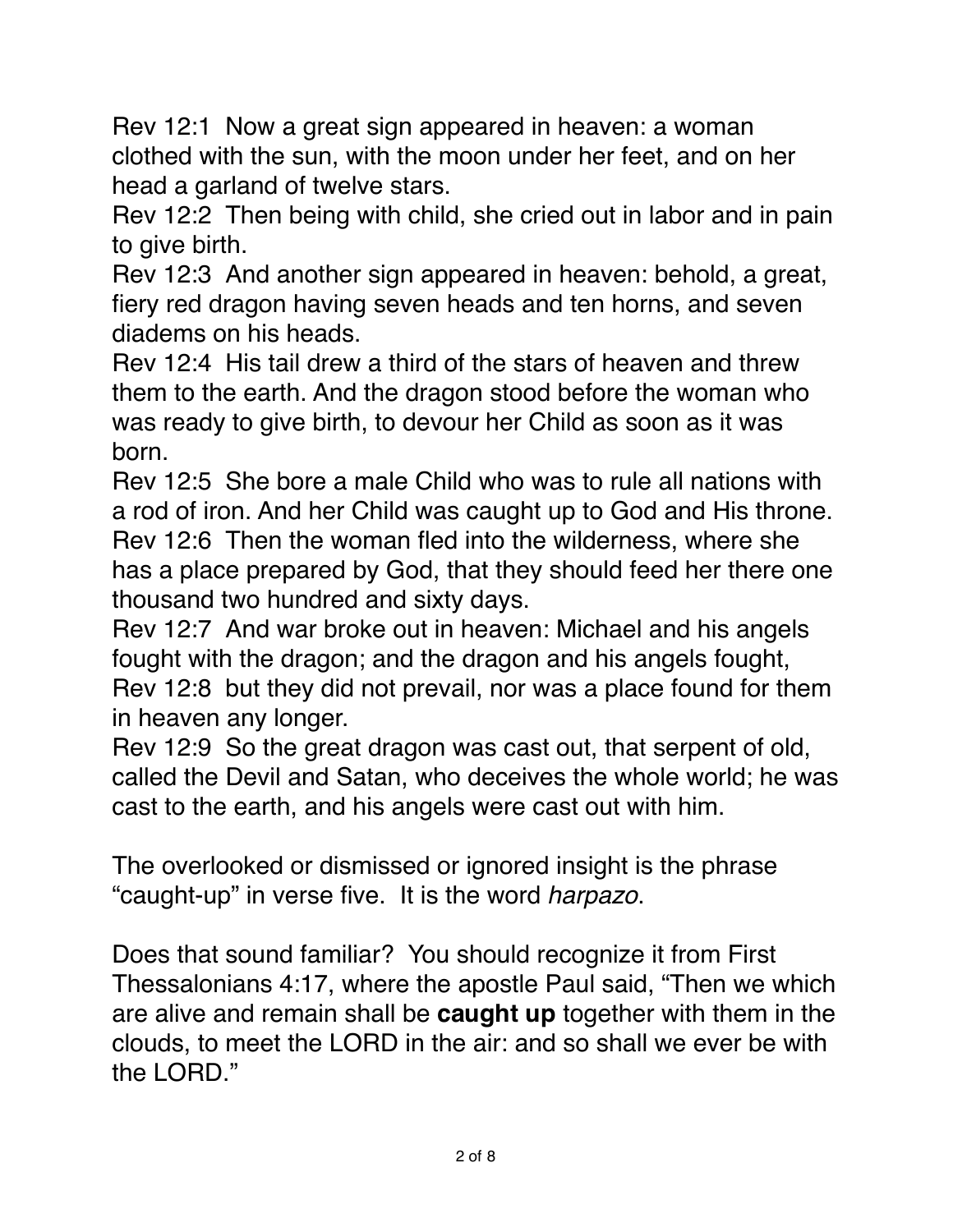Same word - *harpazo*, rendered "caught up." In Latin, *rapturo*; in Greek, *harpazo*; in English "caught-up." It's the rapture.

Here is a fascinating fact: In the Book of the Revelation, which is all about the end times, **the only occurrence of the word**  *harpazo* **is this one time in chapter twelve.**

We see types and figures of the rapture, e.g., when John is called-up to Heaven in chapter four.

But this is the only time the word we associate with the rapture is used. You'd think that the great prophetic book of the New Testament would have at least one passage directly about the rapture.

Maybe this is it.

"Wait a minute," you object. "This is describing Jesus' ascension into Heaven - *not* the rapture."

Is it? *Harpazo* means to *seize*: catch (away, up), pluck, pull, take (by force).

Would you describe the ascension of Jesus that way?

[Act 1:9](verseid:44.1.9) Now when He had spoken these things, while they watched, He was taken up, and a cloud received Him out of their sight.

[Act 1:10](verseid:44.1.10) And while they looked steadfastly toward heaven as He went up, behold, two men stood by them in white apparel,

[Act 1:11](verseid:44.1.11) who also said, "Men of Galilee, why do you stand gazing up into heaven? This *same* Jesus, who was taken up from you into heaven, will so come in like manner as you saw Him go into heaven."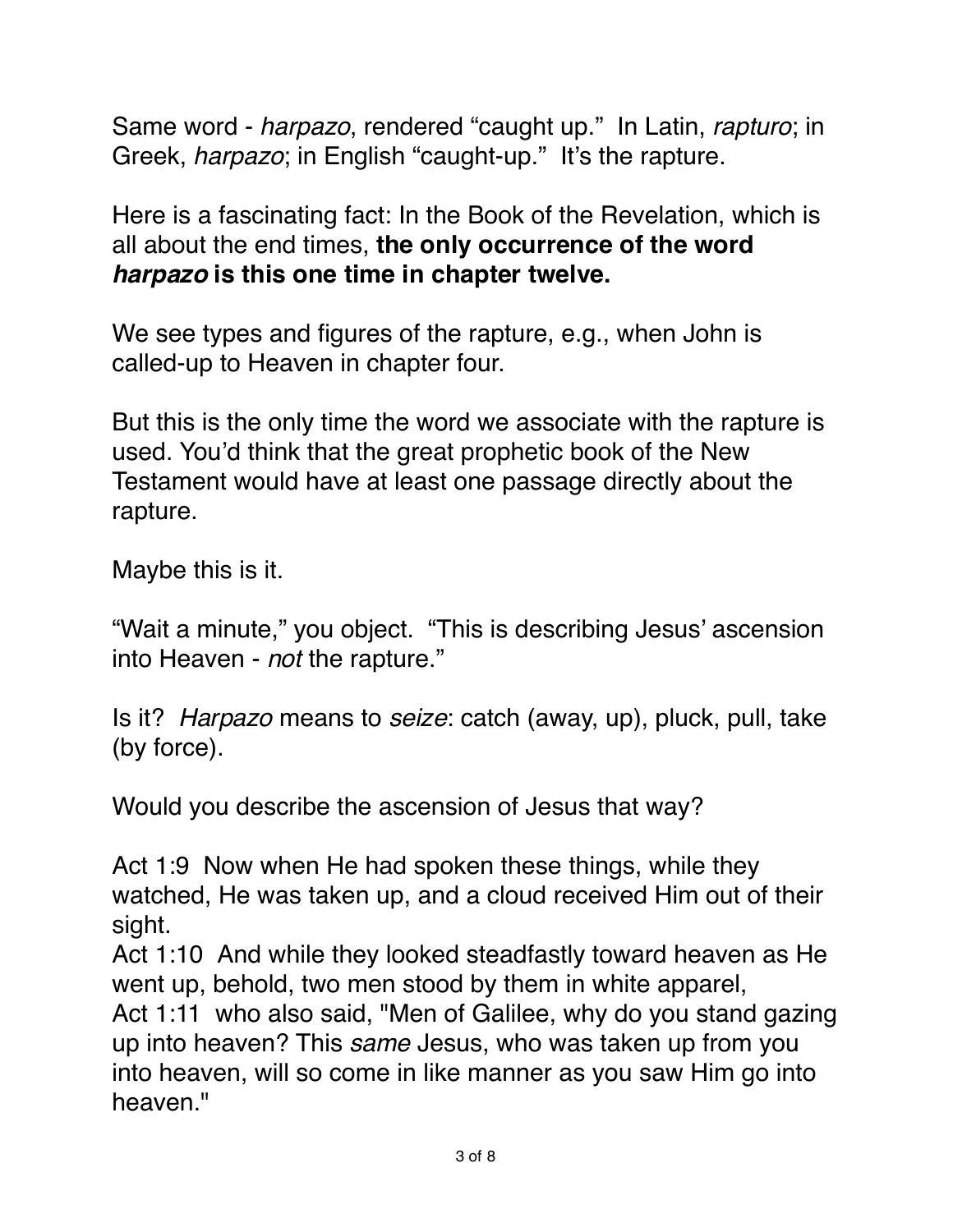Jesus seemed to float slowly up and out of the disciple's sight. He wasn't taken up by force. He wasn't *harpazoed*.

Remember, too, that the Revelation is about future events. The ascension of Jesus was not future when John wrote the book. The rapture was. John was not looking back, but ahead, to the future rapture.

"Wait a minute," you object. "If this is true, how come no one else has ever seen this?"

They have. Most notably, John Nelson Darby and H.A. Ironside taught that this passage was describing the rapture of the church.

One author said, "Revelation 12 was the original proof-text of the modern dispensational movement and the founders of modern pre-tribulationism recognized it as such."

It isn't that no one has seen it so much as it is we have overlooked or ignored or dismissed it.

So, how does this work out, if it **is** describing the rapture?

There are three symbolic persons in Revelation 12 - the woman, the dragon, and the male child.

Pre-trib, pre-millennials like ourselves do not dispute much as to the identity of the woman, or that of the dragon.

The signs and symbols in the Revelation draw heavily from the Old Testament. There are something like 800 references to the Old Testament in the Revelation. The Old Testament is like the decoder for the signs and symbols found in the Revelation.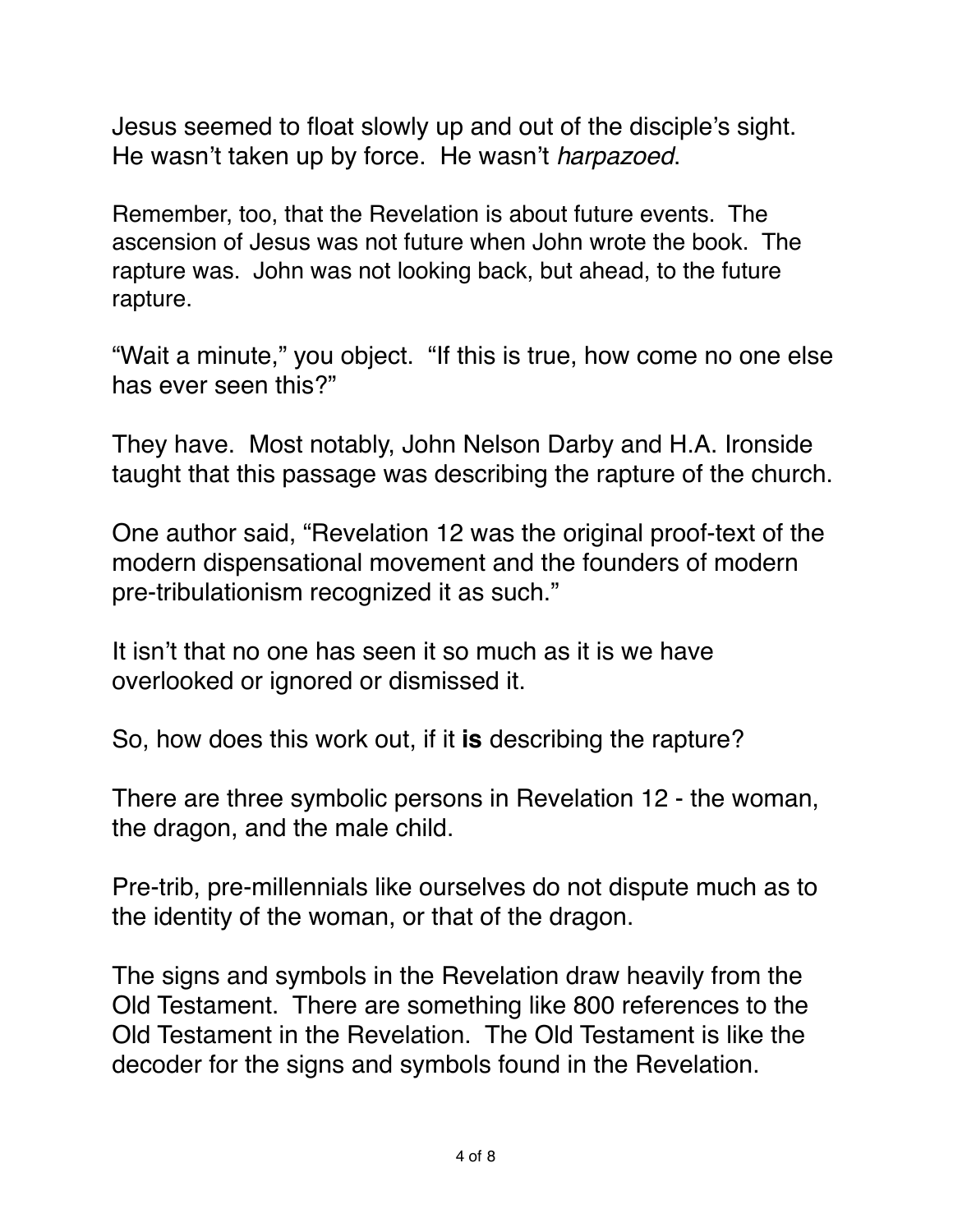The "woman clothed with the sun, with the moon under her feet, and on her head a garland of twelve stars," is easily identified as the nation of Israel. It comes from Joseph's dream in Genesis chapter thirty-seven. It's unmistakeable.

The "dragon" was identified for us in verse nine, where we read,

[Rev 12:9](verseid:66.12.9) So the great dragon was cast out, that serpent of old, called the Devil and Satan, who deceives the whole world; he was cast to the earth, and his angels were cast out with him.

That leaves only the "male Child who was to rule all nations with a rod of iron" Isn't that Jesus?

Yes and no. Here is where I will rely heavily on the articles I read by and about Dallas Seminary professor Michael Svigel.

He says, "I argue that the symbol of the male child in [Revelation 12:5](https://biblia.com/bible/esv/Rev%2012.5)  is best identified as the body of Christ, the church, and the child's catching up to God and His throne is best identified as the catching up of the body of Christ elsewhere described in First Thessalonians 4:17."

One of his interesting observations involves the specific wording of an Old Testament passage - Isaiah 66. We don't see it immediately because we don't read the texts in their original languages, nor do we understand the grammar. Dr. Svigel observes,

The use of the neuter adjective *arsen* (male) modifying the masculine noun *huios* (son) and the image of Israel giving birth points careful readers back to [Isaiah 66:7–8](https://biblia.com/bible/esv/Isa%2066.7%E2%80%938), where we read in the Septuagint (Greek version of the Old Testament): "Before she travailed, she brought forth; Before her pain came, she gave birth to a boy (*arsen*). Who has heard such a thing? Who has seen such things? Can a land be born in one day?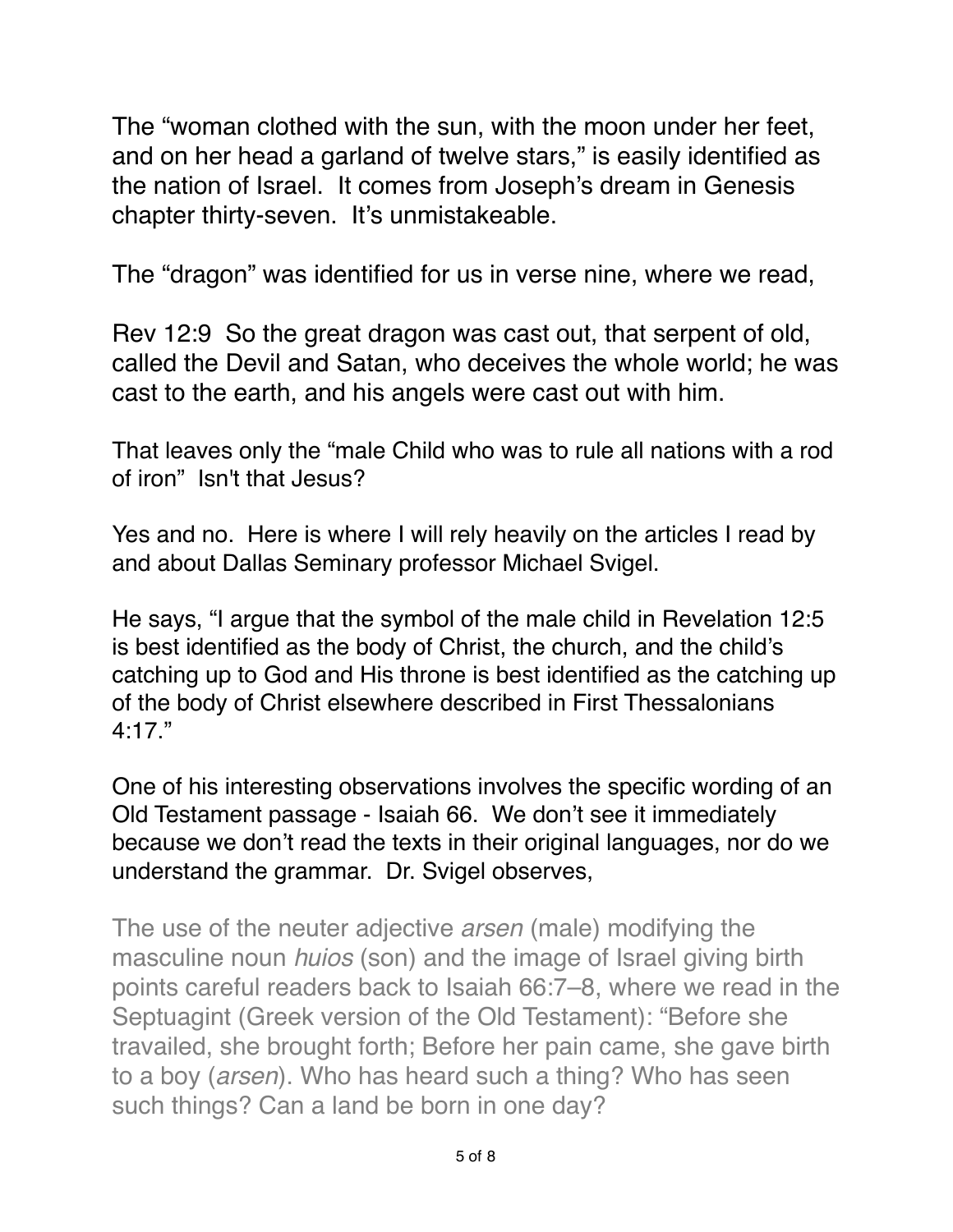Can a nation be brought forth all at once? As soon as Zion travailed, she also brought forth her children."

The image is parallel in Revelation, and John explicitly breaks the rules of Greek grammar (modifying the masculine "son" with the neuter "male") to point us back to this passage in Isaiah 66. **The child in both cases is corporate, not individual.**

The Apostle John intentionally made a grammatical error in [Revelation 12:5](https://biblia.com/bible/esv/Rev%2012.5) by modifying masculine *huios* (son) with neuter *arsen*. He is clearly connecting this particular male child with the male child in Isaiah 66, which is a corporate entity.

The words in Revelation 12 purposely send us back to Isaiah 66, and by doing so they establish that the "son" being born **is more than one person.** It is Jesus as the Head and the church as His body.

## But doesn't it say, the "male Child… was to rule all nations with a rod of iron?" How is that the church?

In [Psalm 2:9](https://biblia.com/bible/esv/Ps%202.9), God tells the Messiah, "'You will break them [the nations] with a rod of iron, You will shatter them like earthenware.'"

In [Revelation 2:26-27,](https://biblia.com/bible/esv/Rev%202.26-27) **Jesus extends this promise to the Church, the body of Christ:** "'And he who overcomes, and he who keeps My deeds until the end, to him I will give authority over the nations; and he shall rule them with a rod of iron, as the vessels of the potter are broken to pieces, as I also have received [authority] from My Father."

In [Revelation 19:14-15,](https://biblia.com/bible/esv/Rev%2019.14-15) Jesus and the armies come to earth, fulfilling the promise: "And the armies which are in heaven, clothed in fine linen, white [and] clean, were following Him on white horses. And from His mouth comes a sharp sword, so that with it He may smite the nations; and He will rule them with a rod of iron; and He treads the wine press of the fierce wrath of God, the Almighty."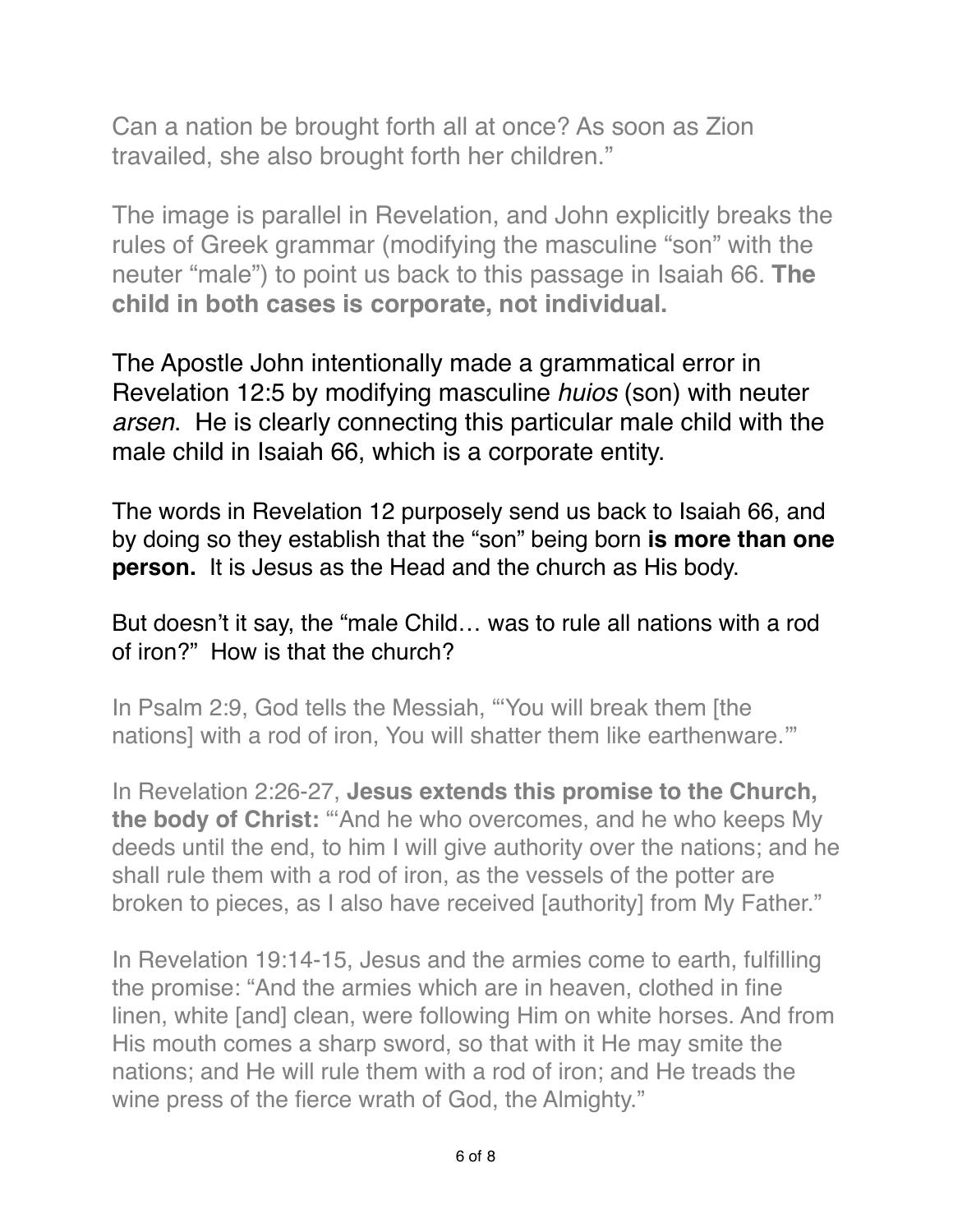This same Psalm is quoted in [Revelation 12:5](https://biblia.com/bible/esv/Rev%2012.5) and applied to the male child. Thus, the male child as Christ in union with His body, the Church, is most consistent with the application of the promise of [Psalm 2:9](https://biblia.com/bible/esv/Ps%202.9) extended both to Christ and the Church.

## I mentioned H.A. Ironside. He said this:

Is there any incongruity with understanding the male-child to represent both Jesus Christ our Lord and His church? Surely not, for He is the Head of the body, the church, which is the fullness, or completion, of Himself; so that the title "The Christ" is applied both to Head and body viewed as one… We may… on the authority of Scripture itself, safely affirm that the male-child represents the one New Man who is to rule the nations with a rod of iron - Christ, the Head, and the church, His body.

## Let's say Revelation 12 is describing the rapture of the church. How does that affect the timing of the rapture?

It essentially presents a summary of the entire seven-years of the Great Tribulation, with the rapture preceding it:

- The rapture is likely what precipitates the war in Heaven described here. Satan is, after all, "the prince of the power of the air." It is likely he tries to interfere with the rapture, as the saints pass through his atmospheric domain. Michael the archangel fights him. Remember, the discussion of the rapture by Paul in Thessalonians also mentions the archangel being present, presumably to fight Satan, thereby allowing the church passage home. The catching up of the male child and the resulting war in Heaven therefore take place just prior to the start of the seven-year tribulation.
- The war in Heaven and casting down of Satan, followed by the earthly invasion, and attempted attack on Israel, all take place in the first three-and-a-half years.